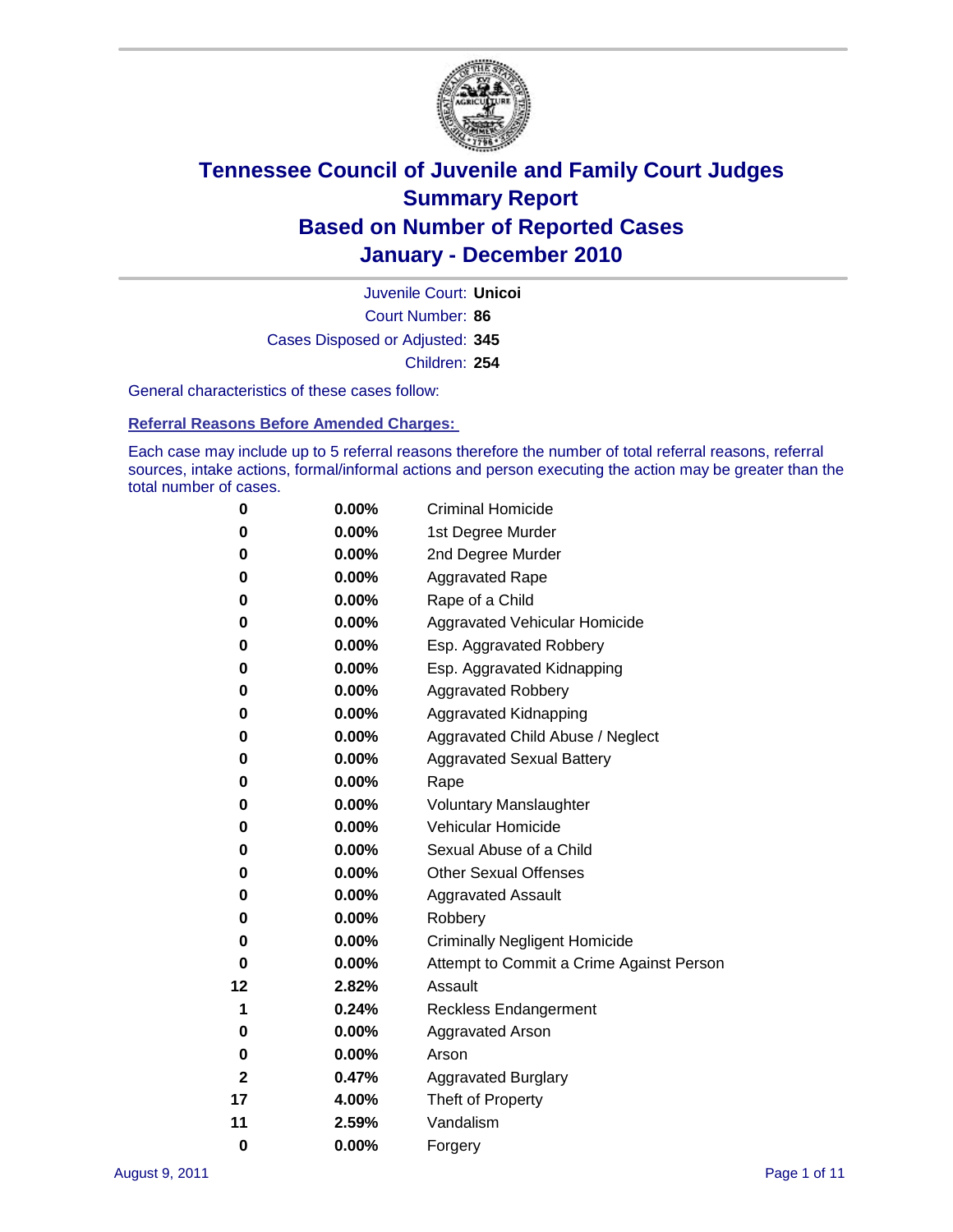

Court Number: **86** Juvenile Court: **Unicoi** Cases Disposed or Adjusted: **345** Children: **254**

#### **Referral Reasons Before Amended Charges:**

Each case may include up to 5 referral reasons therefore the number of total referral reasons, referral sources, intake actions, formal/informal actions and person executing the action may be greater than the total number of cases.

| 2            | 0.47% | <b>Worthless Checks</b>                                     |
|--------------|-------|-------------------------------------------------------------|
| 0            | 0.00% | Illegal Possession / Fraudulent Use of Credit / Debit Cards |
| 4            | 0.94% | <b>Burglary</b>                                             |
| 0            | 0.00% | Unauthorized Use of a Vehicle                               |
| 0            | 0.00% | <b>Cruelty to Animals</b>                                   |
| 3            | 0.71% | Sale of Controlled Substances                               |
| 11           | 2.59% | <b>Other Drug Offenses</b>                                  |
| 13           | 3.06% | <b>Possession of Controlled Substances</b>                  |
| 1            | 0.24% | <b>Criminal Attempt</b>                                     |
| $\mathbf{2}$ | 0.47% | Carrying Weapons on School Property                         |
| 4            | 0.94% | Unlawful Carrying / Possession of a Weapon                  |
| 5            | 1.18% | <b>Evading Arrest</b>                                       |
| 0            | 0.00% | Escape                                                      |
| 1            | 0.24% | Driving Under Influence (DUI)                               |
| 0            | 0.00% | Possession / Consumption of Alcohol                         |
| 2            | 0.47% | Resisting Stop, Frisk, Halt, Arrest or Search               |
| 1            | 0.24% | <b>Aggravated Criminal Trespass</b>                         |
| 1            | 0.24% | Harassment                                                  |
| 0            | 0.00% | Failure to Appear                                           |
| 5            | 1.18% | Filing a False Police Report                                |
| 0            | 0.00% | Criminal Impersonation                                      |
| 3            | 0.71% | <b>Disorderly Conduct</b>                                   |
| 9            | 2.12% | <b>Criminal Trespass</b>                                    |
| 4            | 0.94% | <b>Public Intoxication</b>                                  |
| 0            | 0.00% | Gambling                                                    |
| 36           | 8.47% | Traffic                                                     |
| 3            | 0.71% | <b>Local Ordinances</b>                                     |
| 0            | 0.00% | Violation of Wildlife Regulations                           |
| 0            | 0.00% | Contempt of Court                                           |
| 17           | 4.00% | Violation of Probation                                      |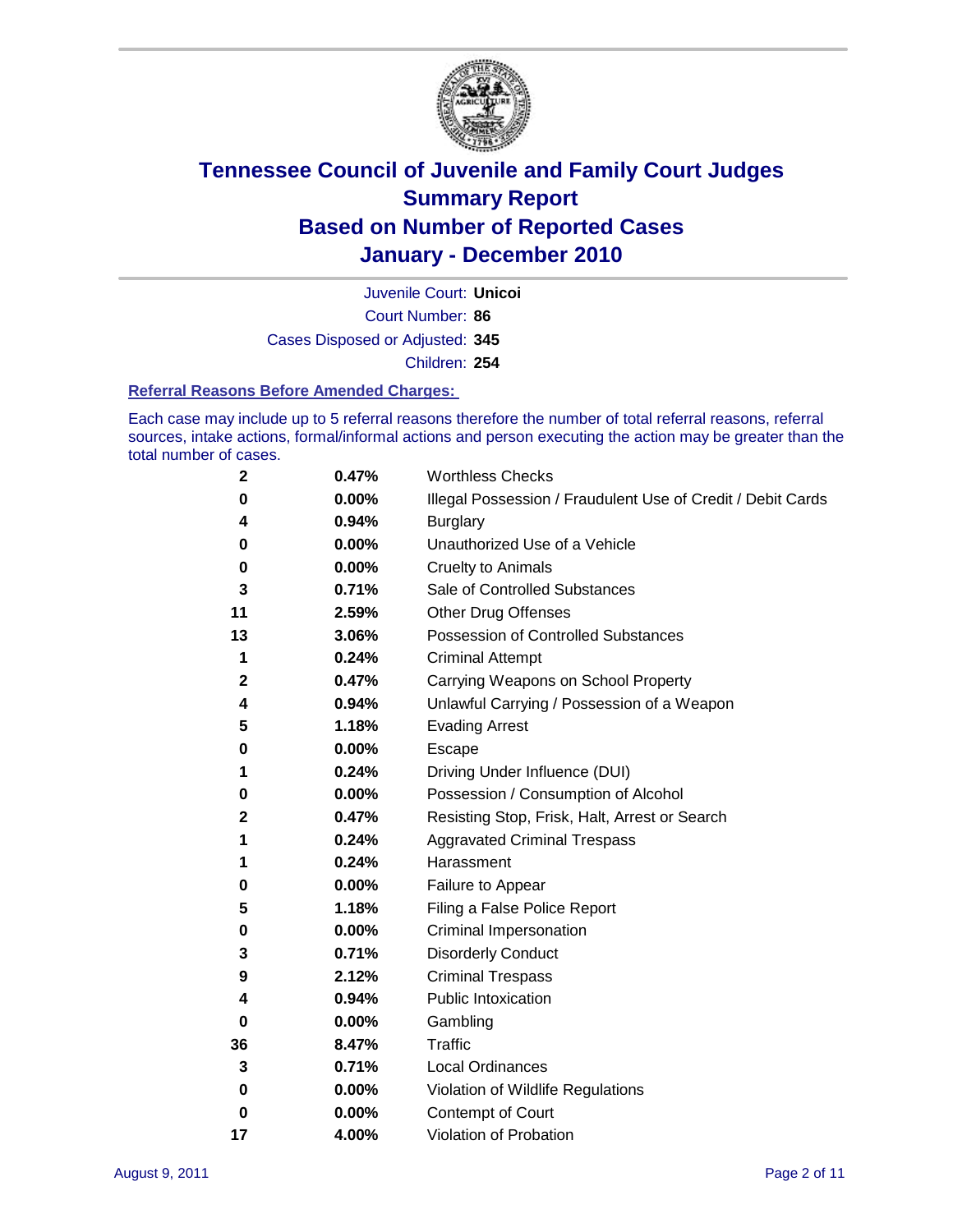

Court Number: **86** Juvenile Court: **Unicoi** Cases Disposed or Adjusted: **345** Children: **254**

#### **Referral Reasons Before Amended Charges:**

Each case may include up to 5 referral reasons therefore the number of total referral reasons, referral sources, intake actions, formal/informal actions and person executing the action may be greater than the total number of cases.

|    |                                                                   | Other                                                                                                                   |
|----|-------------------------------------------------------------------|-------------------------------------------------------------------------------------------------------------------------|
| 0  | 0.00%                                                             | Consent to Marry                                                                                                        |
| 0  | 0.00%                                                             | <b>Request for Medical Treatment</b>                                                                                    |
| 1  | 0.24%                                                             | <b>Child Support</b>                                                                                                    |
| 5  | 1.18%                                                             | Paternity / Legitimation                                                                                                |
| 13 | 3.06%                                                             | Visitation                                                                                                              |
| 75 | 17.65%                                                            | Custody                                                                                                                 |
| 0  | 0.00%                                                             | <b>Foster Care Review</b>                                                                                               |
| 0  | $0.00\%$                                                          | <b>Administrative Review</b>                                                                                            |
| 0  | 0.00%                                                             | <b>Judicial Review</b>                                                                                                  |
| 0  | 0.00%                                                             | Violation of Informal Adjustment                                                                                        |
| 0  |                                                                   | <b>Violation of Pretrial Diversion</b>                                                                                  |
|    | 0.24%                                                             | <b>Termination of Parental Rights</b>                                                                                   |
|    |                                                                   | Dependency / Neglect                                                                                                    |
|    |                                                                   | <b>Physically Abused Child</b>                                                                                          |
|    |                                                                   | <b>Sexually Abused Child</b>                                                                                            |
|    |                                                                   | <b>Violation of Curfew</b>                                                                                              |
|    |                                                                   | Violation of a Valid Court Order                                                                                        |
|    |                                                                   | Possession of Tobacco Products                                                                                          |
|    |                                                                   | In-State Runaway<br>Out-of-State Runaway                                                                                |
|    |                                                                   | Truancy                                                                                                                 |
|    |                                                                   | Unruly Behavior                                                                                                         |
|    |                                                                   | Violation of Aftercare                                                                                                  |
|    | 0<br>36<br>66<br>6<br>0<br>32<br>$\mathbf{2}$<br>6<br>0<br>0<br>5 | 0.00%<br>8.47%<br>15.53%<br>1.41%<br>0.00%<br>7.53%<br>0.47%<br>1.41%<br>0.00%<br>0.00%<br>1.18%<br>0.00%<br>7<br>1.65% |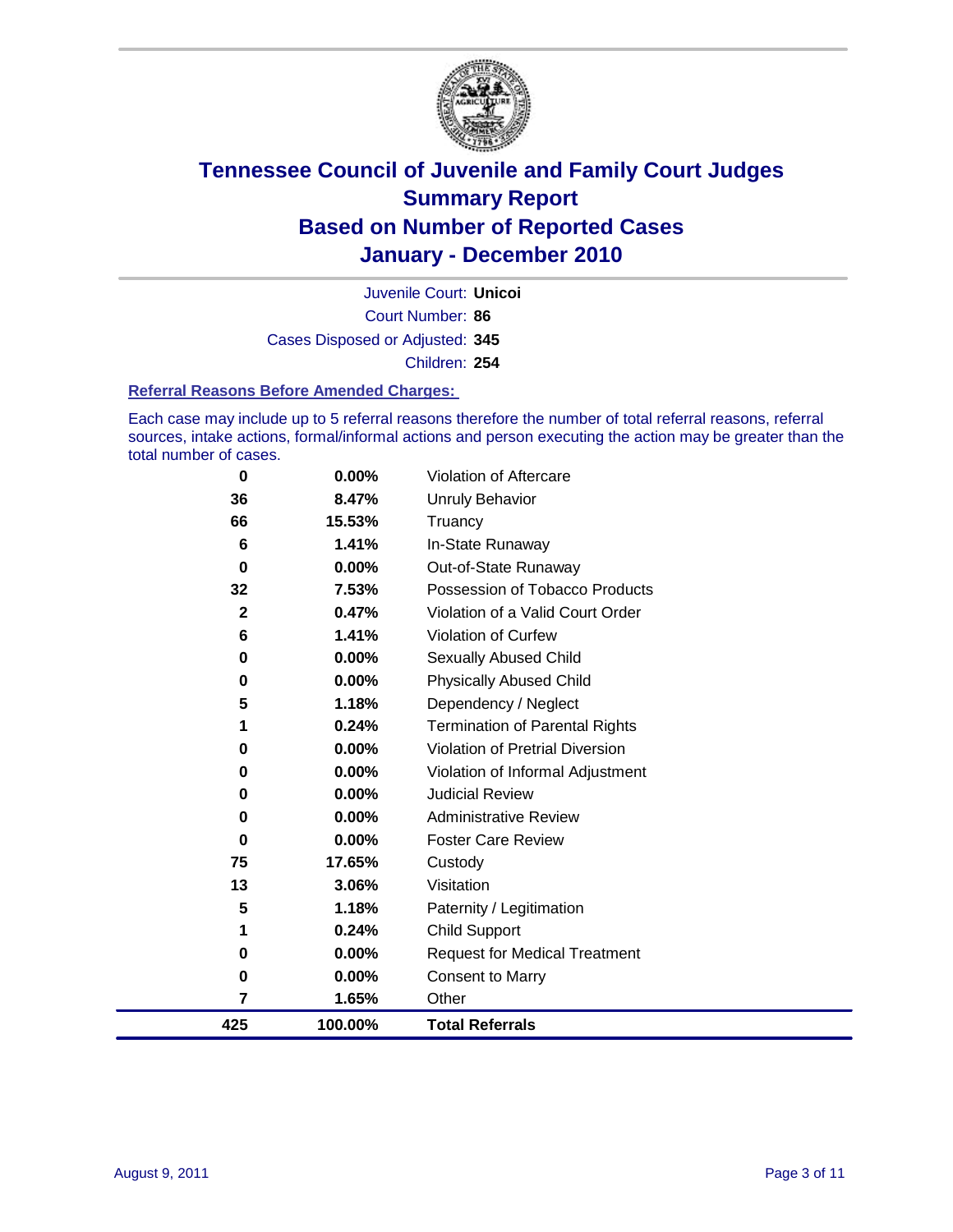

|                            |                                 | Juvenile Court: Unicoi            |  |  |
|----------------------------|---------------------------------|-----------------------------------|--|--|
|                            | Court Number: 86                |                                   |  |  |
|                            | Cases Disposed or Adjusted: 345 |                                   |  |  |
|                            |                                 | Children: 254                     |  |  |
| <b>Referral Sources: 1</b> |                                 |                                   |  |  |
| 284                        | 66.82%                          | Law Enforcement                   |  |  |
| 67                         | 15.76%                          | Parents                           |  |  |
| 30                         | 7.06%                           | <b>Relatives</b>                  |  |  |
| 0                          | 0.00%                           | Self                              |  |  |
| 5                          | 1.18%                           | School                            |  |  |
| $\bf{0}$                   | 0.00%                           | <b>CSA</b>                        |  |  |
| 23                         | 5.41%                           | <b>DCS</b>                        |  |  |
| 10                         | 2.35%                           | <b>Other State Department</b>     |  |  |
| 0                          | $0.00\%$                        | <b>District Attorney's Office</b> |  |  |
| 0                          | 0.00%                           | <b>Court Staff</b>                |  |  |
| 0                          | 0.00%                           | Social Agency                     |  |  |
| 0                          | 0.00%                           | <b>Other Court</b>                |  |  |
| 3                          | 0.71%                           | Victim                            |  |  |
| 1                          | 0.24%                           | Child & Parent                    |  |  |
| 0                          | 0.00%                           | Hospital                          |  |  |
| 0                          | 0.00%                           | Unknown                           |  |  |
| $\mathbf{2}$               | 0.47%                           | Other                             |  |  |
| 425                        | 100.00%                         | <b>Total Referral Sources</b>     |  |  |

#### **Age of Child at Referral: 2**

| 254 | 100.00% | <b>Total Child Count</b> |
|-----|---------|--------------------------|
| 0   | 0.00%   | <b>Unknown</b>           |
| 0   | 0.00%   | Ages 19 and Over         |
| 47  | 18.50%  | Ages 17 through 18       |
| 71  | 27.95%  | Ages 15 through 16       |
| 43  | 16.93%  | Ages 13 through 14       |
| 17  | 6.69%   | Ages 11 through 12       |
| 76  | 29.92%  | Ages 10 and Under        |
|     |         |                          |

<sup>1</sup> If different than number of Referral Reasons (425), verify accuracy of your court's data.

<sup>2</sup> One child could be counted in multiple categories, verify accuracy of your court's data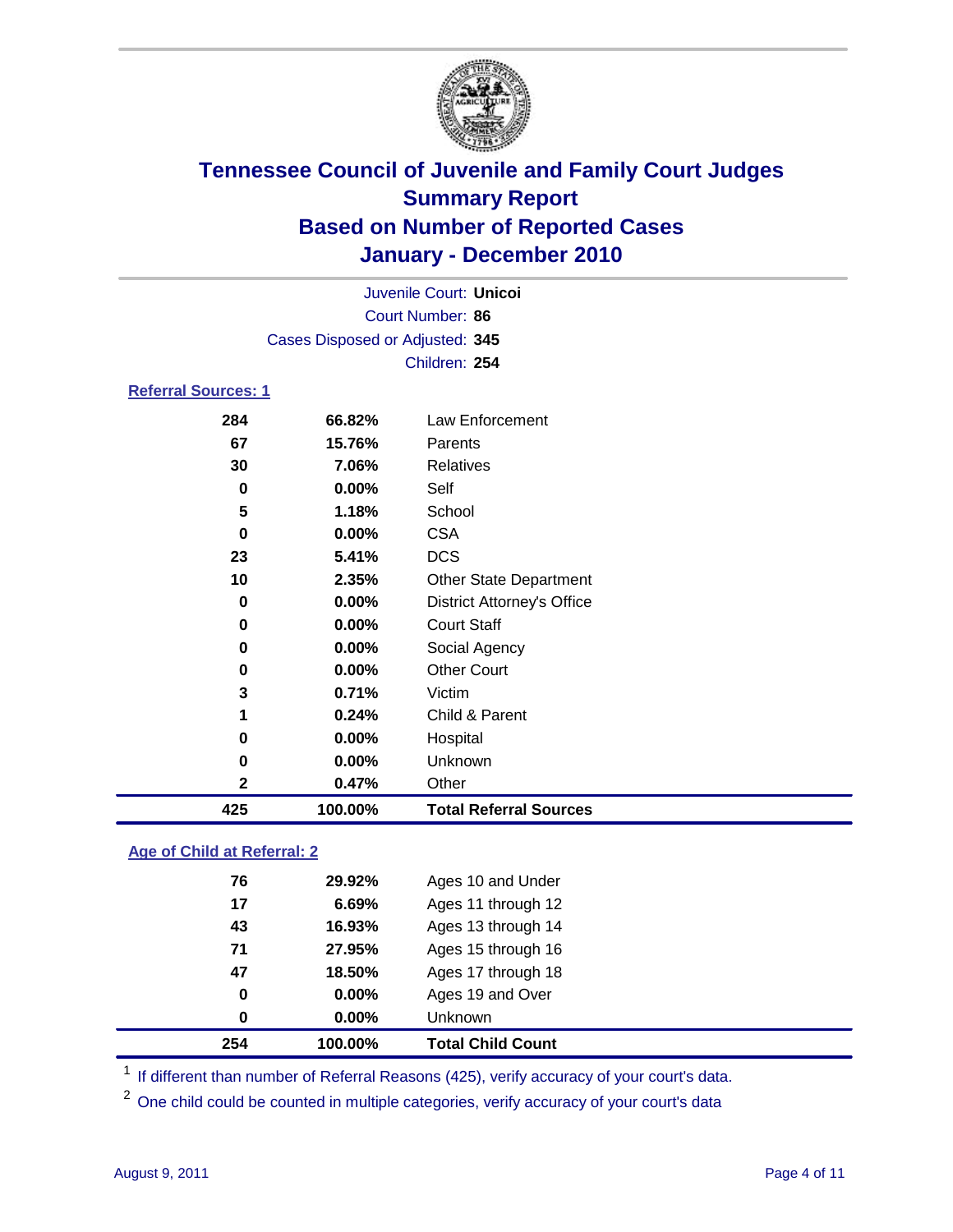

|                                         | Juvenile Court: Unicoi          |                          |  |  |
|-----------------------------------------|---------------------------------|--------------------------|--|--|
| Court Number: 86                        |                                 |                          |  |  |
|                                         | Cases Disposed or Adjusted: 345 |                          |  |  |
|                                         |                                 | Children: 254            |  |  |
| Sex of Child: 1                         |                                 |                          |  |  |
| 135                                     | 53.15%                          | Male                     |  |  |
| 119                                     | 46.85%                          | Female                   |  |  |
| $\mathbf 0$                             | 0.00%                           | Unknown                  |  |  |
| 254                                     | 100.00%                         | <b>Total Child Count</b> |  |  |
| Race of Child: 1                        |                                 |                          |  |  |
| 245                                     | 96.46%                          | White                    |  |  |
| 1                                       | 0.39%                           | African American         |  |  |
| 0                                       | 0.00%                           | Native American          |  |  |
| 0                                       | 0.00%                           | Asian                    |  |  |
| $\mathbf 2$                             | 0.79%                           | Mixed                    |  |  |
| 6                                       | 2.36%                           | Unknown                  |  |  |
| 254                                     | 100.00%                         | <b>Total Child Count</b> |  |  |
| <b>Hispanic Origin: 1</b>               |                                 |                          |  |  |
| $\mathbf 0$                             | 0.00%                           | Yes                      |  |  |
| 254                                     | 100.00%                         | <b>No</b>                |  |  |
| $\mathbf 0$                             | 0.00%                           | Unknown                  |  |  |
| 254                                     | 100.00%                         | <b>Total Child Count</b> |  |  |
| <b>School Enrollment of Children: 1</b> |                                 |                          |  |  |
|                                         |                                 |                          |  |  |
| 130                                     | 51.18%                          | Yes                      |  |  |
| 1                                       | 0.39%                           | No                       |  |  |
| 123                                     | 48.43%                          | Unknown                  |  |  |
| 254                                     | 100.00%                         | <b>Total Child Count</b> |  |  |

One child could be counted in multiple categories, verify accuracy of your court's data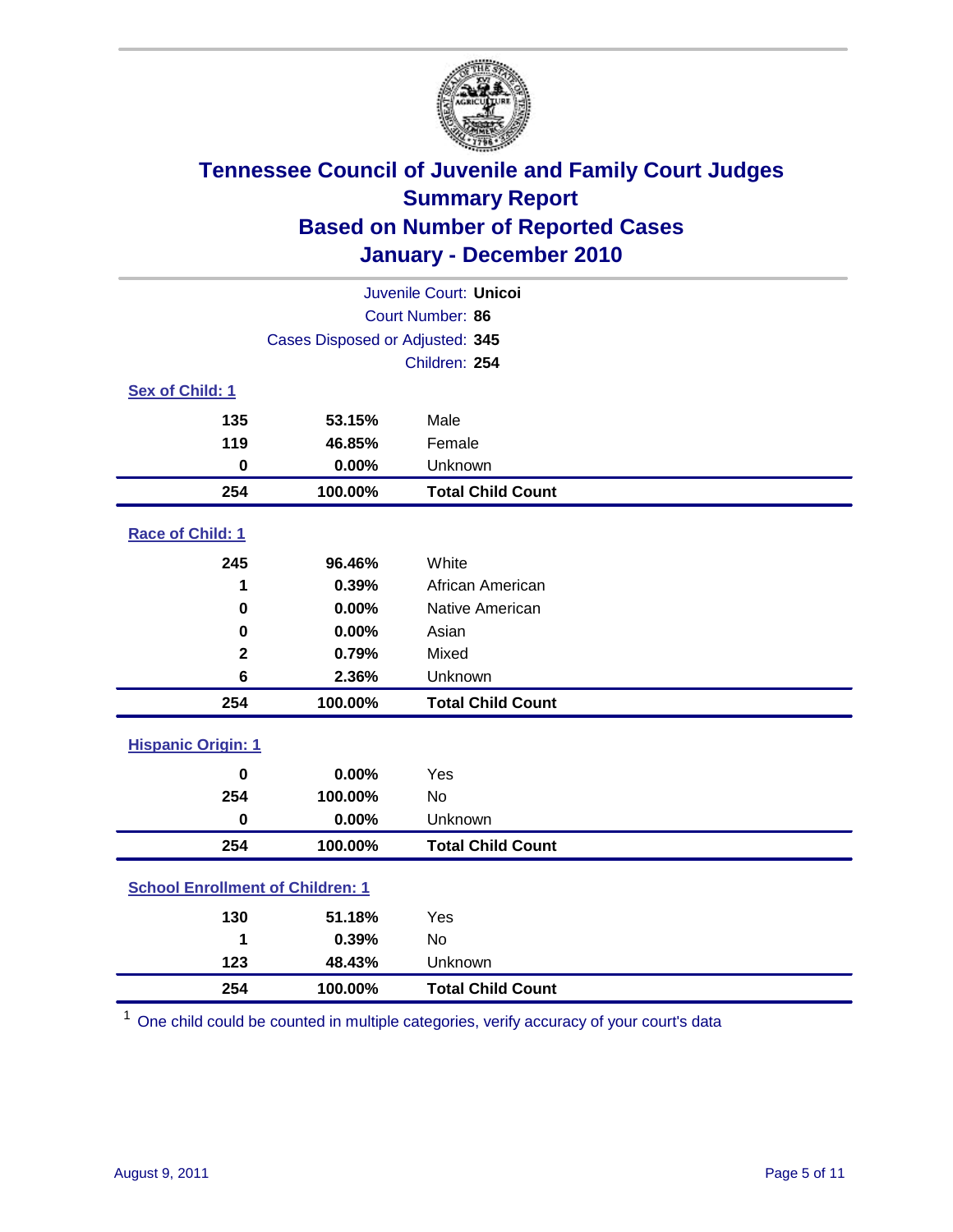

Court Number: **86** Juvenile Court: **Unicoi** Cases Disposed or Adjusted: **345** Children: **254**

#### **Living Arrangement of Child at Time of Referral: 1**

| 254 | 100.00%  | <b>Total Child Count</b>     |
|-----|----------|------------------------------|
| 6   | 2.36%    | Other                        |
| 0   | 0.00%    | Unknown                      |
| 0   | $0.00\%$ | Independent                  |
| 0   | 0.00%    | In an Institution            |
| 0   | $0.00\%$ | In a Residential Center      |
| 0   | 0.00%    | In a Group Home              |
| 5   | 1.97%    | With Foster Family           |
| 3   | 1.18%    | With Adoptive Parents        |
| 37  | 14.57%   | <b>With Relatives</b>        |
| 42  | 16.54%   | <b>With Father</b>           |
| 110 | 43.31%   | With Mother                  |
| 1   | 0.39%    | With Mother and Stepfather   |
| 1   | 0.39%    | With Father and Stepmother   |
| 49  | 19.29%   | With Both Biological Parents |
|     |          |                              |

#### **Type of Detention: 2**

| 345 | 100.00%  | <b>Total Detention Count</b> |  |
|-----|----------|------------------------------|--|
| 0   | 0.00%    | Other                        |  |
| 283 | 82.03%   | Does Not Apply               |  |
| 0   | $0.00\%$ | Unknown                      |  |
| 0   | $0.00\%$ | <b>Psychiatric Hospital</b>  |  |
| 0   | 0.00%    | Jail - No Separation         |  |
| 0   | $0.00\%$ | Jail - Partial Separation    |  |
| 0   | $0.00\%$ | Jail - Complete Separation   |  |
| 62  | 17.97%   | Juvenile Detention Facility  |  |
| 0   | $0.00\%$ | Non-Secure Placement         |  |
|     |          |                              |  |

<sup>1</sup> One child could be counted in multiple categories, verify accuracy of your court's data

<sup>2</sup> If different than number of Cases (345) verify accuracy of your court's data.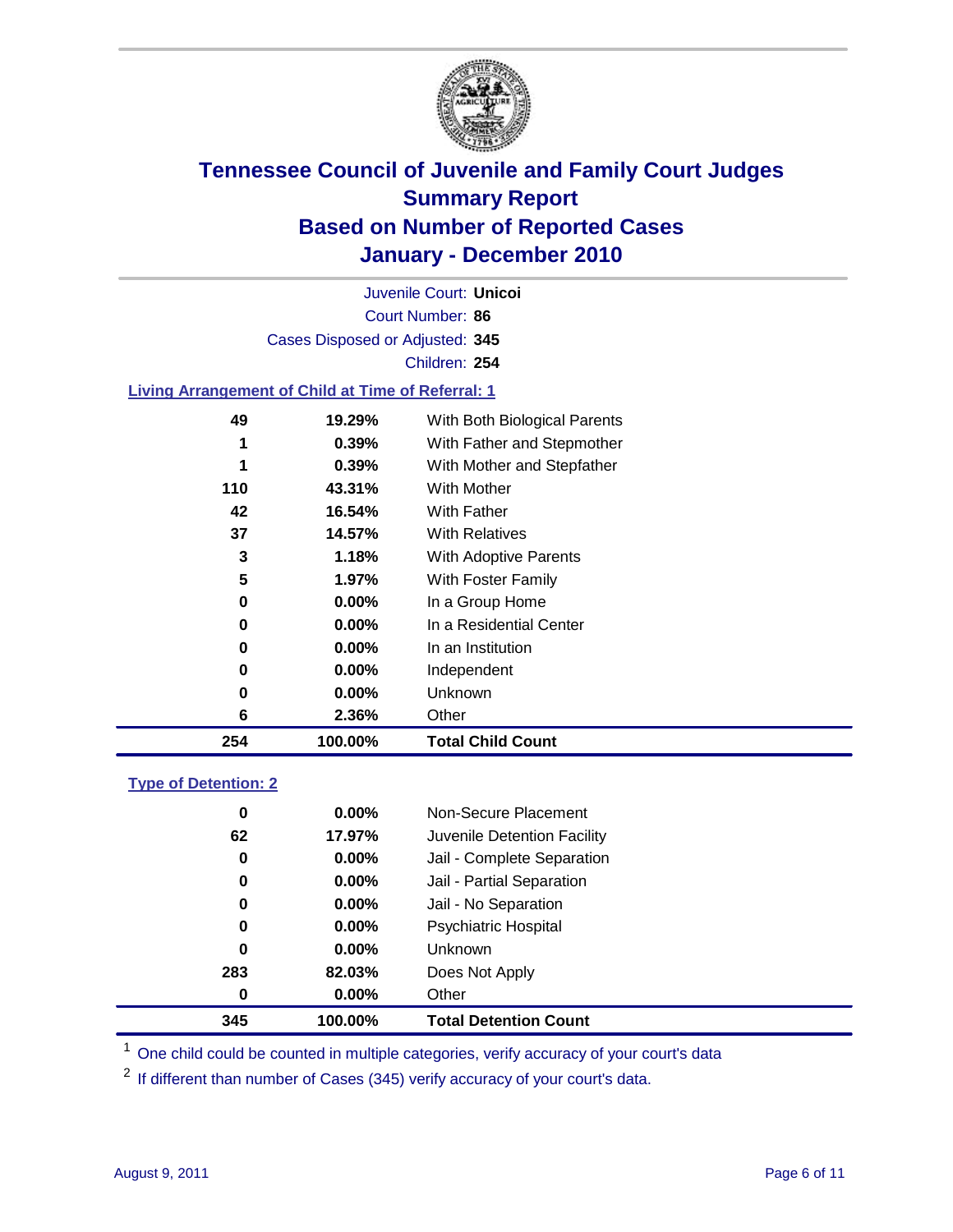

|                                                    | Juvenile Court: Unicoi          |                                      |  |  |  |
|----------------------------------------------------|---------------------------------|--------------------------------------|--|--|--|
|                                                    | Court Number: 86                |                                      |  |  |  |
|                                                    | Cases Disposed or Adjusted: 345 |                                      |  |  |  |
|                                                    |                                 | Children: 254                        |  |  |  |
| <b>Placement After Secure Detention Hearing: 1</b> |                                 |                                      |  |  |  |
| 45                                                 | 13.04%                          | Returned to Prior Living Arrangement |  |  |  |
| 13                                                 | 3.77%                           | Juvenile Detention Facility          |  |  |  |
| $\bf{0}$                                           | 0.00%                           | Jail                                 |  |  |  |
| $\mathbf{2}$                                       | 0.58%                           | Shelter / Group Home                 |  |  |  |
| 1                                                  | 0.29%                           | <b>Foster Family Home</b>            |  |  |  |
| 0                                                  | 0.00%                           | Psychiatric Hospital                 |  |  |  |
| 0                                                  | 0.00%                           | Unknown                              |  |  |  |
| 283                                                | 82.03%                          | Does Not Apply                       |  |  |  |
| 1                                                  | 0.29%                           | Other                                |  |  |  |
| 345                                                | 100.00%                         | <b>Total Placement Count</b>         |  |  |  |
|                                                    |                                 |                                      |  |  |  |
| <b>Intake Actions: 2</b>                           |                                 |                                      |  |  |  |
| 425                                                | 100.00%                         | <b>Petition Filed</b>                |  |  |  |
| 0                                                  | 0.00%                           | <b>Motion Filed</b>                  |  |  |  |
| $\bf{0}$                                           | 0.00%                           | <b>Citation Processed</b>            |  |  |  |
| $\bf{0}$                                           | 0.00%                           | Notification of Paternity Processed  |  |  |  |
| $\bf{0}$                                           | 0.00%                           | Scheduling of Judicial Review        |  |  |  |
| 0                                                  | 0.00%                           | Scheduling of Administrative Review  |  |  |  |
| 0                                                  | 0.00%                           | Scheduling of Foster Care Review     |  |  |  |
| $\bf{0}$                                           | 0.00%                           | Unknown                              |  |  |  |
| 0                                                  | 0.00%                           | Does Not Apply                       |  |  |  |
| 0                                                  | 0.00%                           | Other                                |  |  |  |
| 425                                                | 100.00%                         | <b>Total Intake Count</b>            |  |  |  |

<sup>1</sup> If different than number of Cases (345) verify accuracy of your court's data.

<sup>2</sup> If different than number of Referral Reasons (425), verify accuracy of your court's data.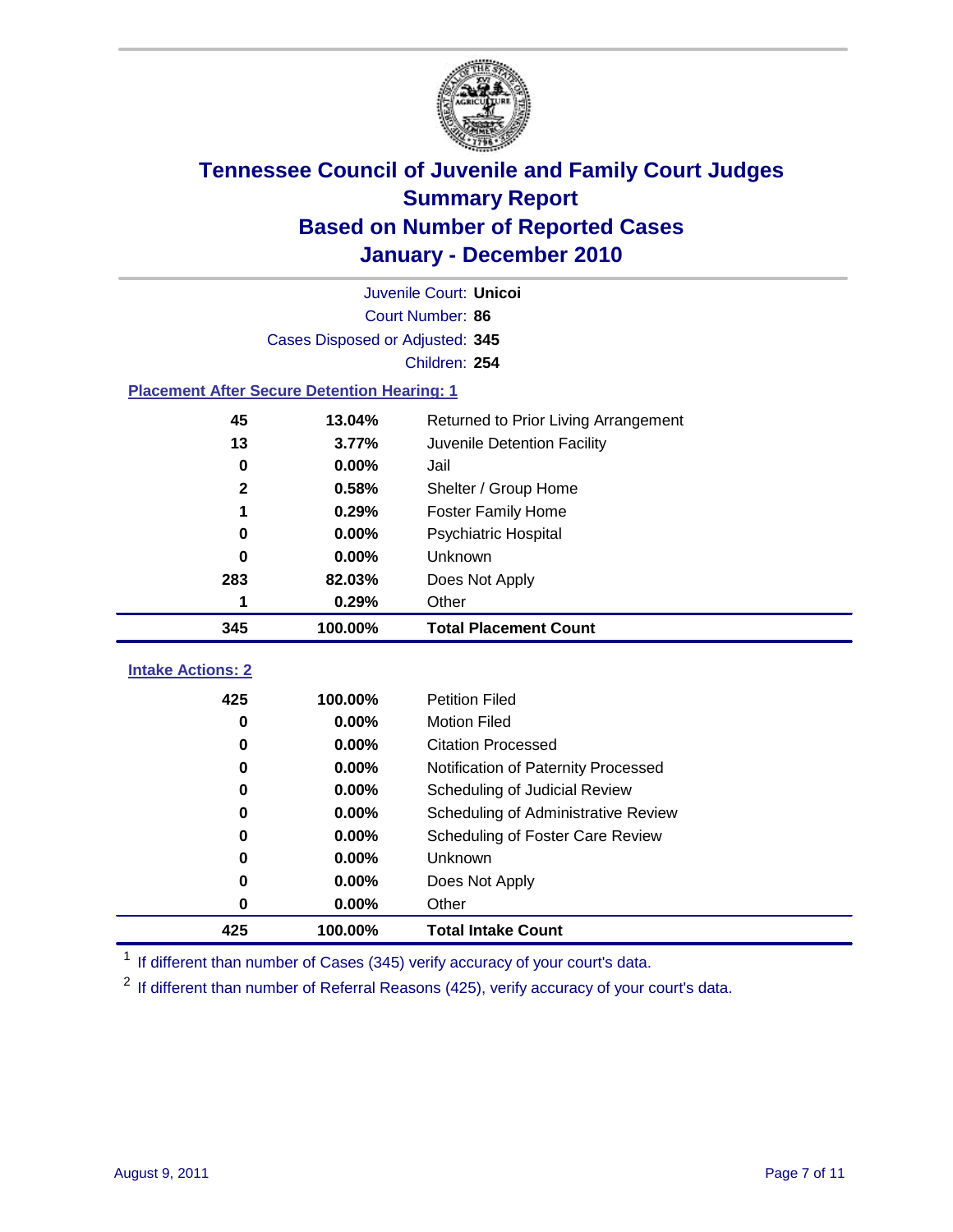

Court Number: **86** Juvenile Court: **Unicoi** Cases Disposed or Adjusted: **345** Children: **254**

#### **Last Grade Completed by Child: 1**

| 0            | 0.00%    | Too Young for School         |
|--------------|----------|------------------------------|
| $\mathbf{2}$ | 0.79%    | Preschool                    |
| 5            | 1.97%    | Kindergarten                 |
| 1            | 0.39%    | 1st Grade                    |
| 2            | 0.79%    | 2nd Grade                    |
| 7            | 2.76%    | 3rd Grade                    |
| 5            | 1.97%    | 4th Grade                    |
| 3            | 1.18%    | 5th Grade                    |
| 12           | 4.72%    | 6th Grade                    |
| 13           | 5.12%    | 7th Grade                    |
| 15           | 5.91%    | 8th Grade                    |
| 23           | 9.06%    | 9th Grade                    |
| 20           | 7.87%    | 10th Grade                   |
| 15           | 5.91%    | 11th Grade                   |
| 9            | 3.54%    | 12th Grade                   |
| 0            | 0.00%    | Non-Graded Special Ed        |
| 0            | 0.00%    | <b>GED</b>                   |
| 0            | 0.00%    | Graduated                    |
| 0            | 0.00%    | <b>Never Attended School</b> |
| 122          | 48.03%   | Unknown                      |
| 0            | $0.00\%$ | Other                        |
| 254          | 100.00%  | <b>Total Child Count</b>     |
|              |          |                              |

### **Enrolled in Special Education: 1**

| 254 | 100.00%  | No                       |  |
|-----|----------|--------------------------|--|
| 0   | $0.00\%$ | Unknown                  |  |
| 254 | 100.00%  | <b>Total Child Count</b> |  |

One child could be counted in multiple categories, verify accuracy of your court's data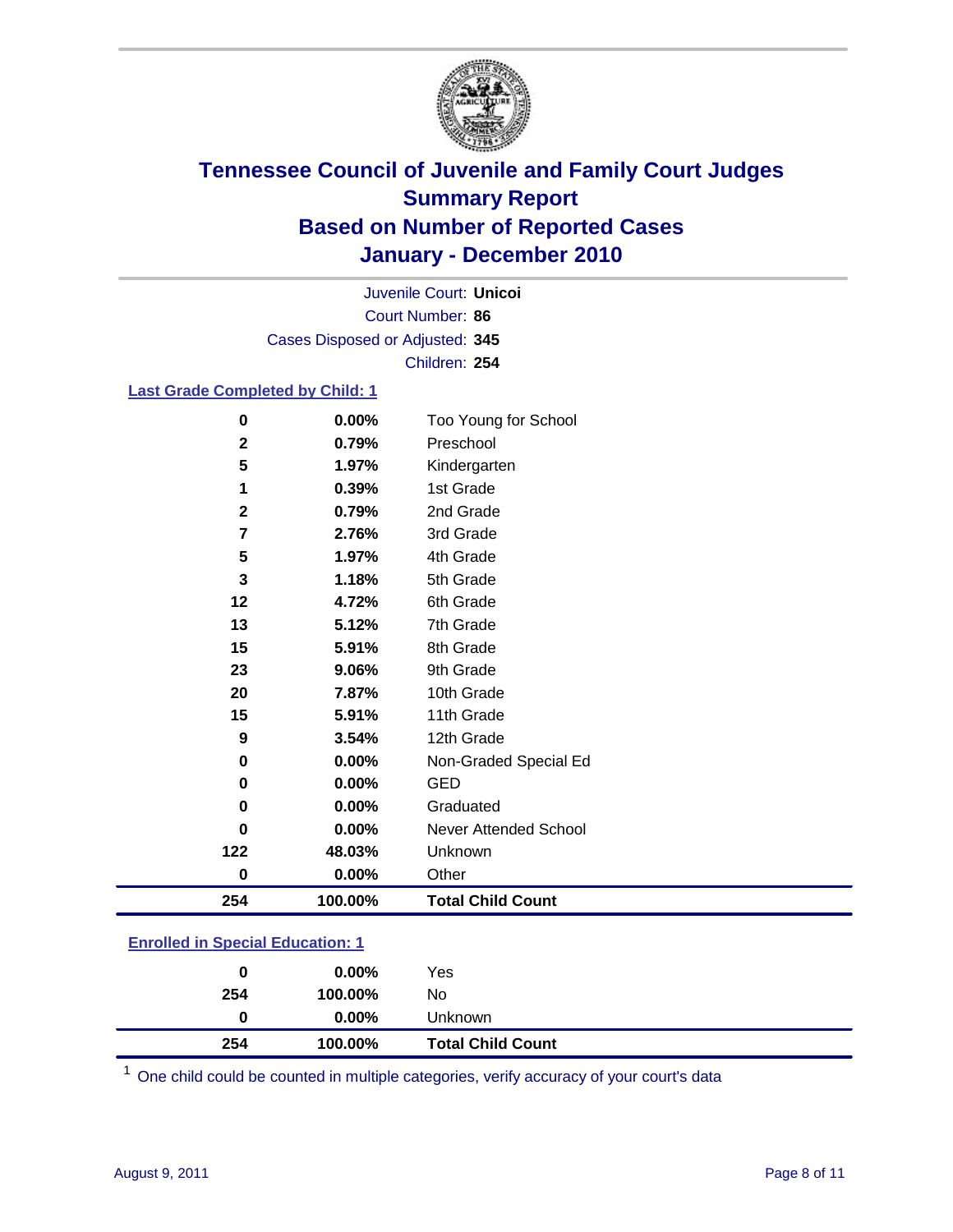

|                              | Juvenile Court: Unicol          |                           |  |  |  |
|------------------------------|---------------------------------|---------------------------|--|--|--|
|                              | Court Number: 86                |                           |  |  |  |
|                              | Cases Disposed or Adjusted: 345 |                           |  |  |  |
|                              |                                 | Children: 254             |  |  |  |
| <b>Action Executed By: 1</b> |                                 |                           |  |  |  |
| 425                          | 100.00%                         | Judge                     |  |  |  |
| $\bf{0}$                     | $0.00\%$                        | Magistrate                |  |  |  |
| $\bf{0}$                     | $0.00\%$                        | <b>YSO</b>                |  |  |  |
| 0                            | 0.00%                           | Other                     |  |  |  |
| 0                            | 0.00%                           | Unknown                   |  |  |  |
| 425                          | 100.00%                         | <b>Total Action Count</b> |  |  |  |

### **Formal / Informal Actions: 1**

| 82           | 19.29%   | Dismissed                                        |
|--------------|----------|--------------------------------------------------|
| $\mathbf{2}$ | 0.47%    | Retired / Nolle Prosequi                         |
| 0            | $0.00\%$ | <b>Complaint Substantiated Delinquent</b>        |
| 238          | 56.00%   | <b>Complaint Substantiated Status Offender</b>   |
| 0            | $0.00\%$ | <b>Complaint Substantiated Dependent/Neglect</b> |
| 0            | 0.00%    | <b>Complaint Substantiated Abused</b>            |
| 0            | $0.00\%$ | <b>Complaint Substantiated Mentally III</b>      |
| 5            | 1.18%    | Informal Adjustment                              |
| 0            | $0.00\%$ | <b>Pretrial Diversion</b>                        |
| 0            | $0.00\%$ | <b>Transfer to Adult Court Hearing</b>           |
| 0            | 0.00%    | Charges Cleared by Transfer to Adult Court       |
| 5            | 1.18%    | Special Proceeding                               |
| 0            | $0.00\%$ | <b>Review Concluded</b>                          |
| $\bf{0}$     | $0.00\%$ | Case Held Open                                   |
| 93           | 21.88%   | Other                                            |
| 0            | 0.00%    | Unknown                                          |
| 425          | 100.00%  | <b>Total Action Count</b>                        |

<sup>1</sup> If different than number of Referral Reasons (425), verify accuracy of your court's data.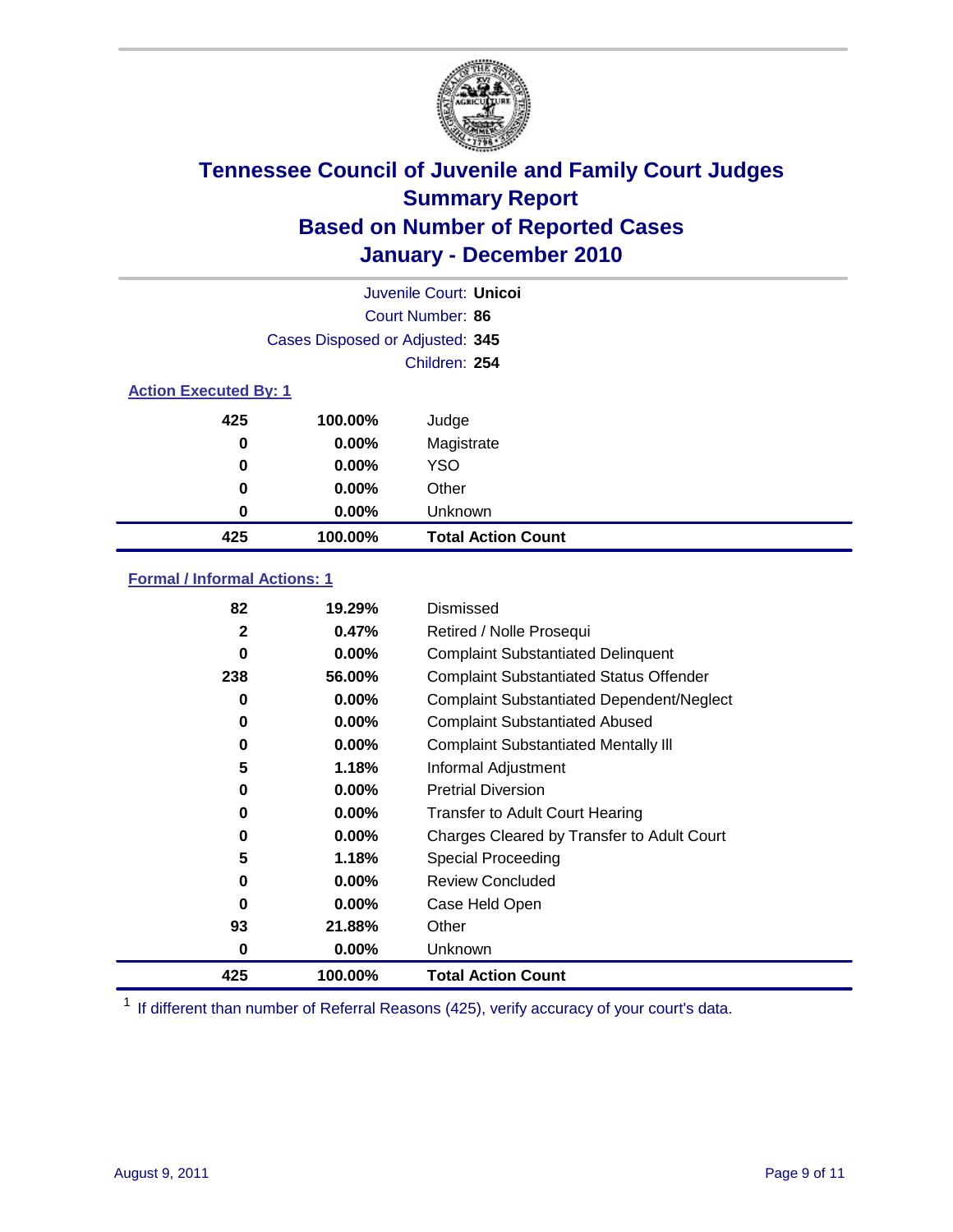

|                       |                                 | Juvenile Court: Unicoi                                |
|-----------------------|---------------------------------|-------------------------------------------------------|
|                       |                                 | Court Number: 86                                      |
|                       | Cases Disposed or Adjusted: 345 |                                                       |
|                       |                                 | Children: 254                                         |
| <b>Case Outcomes:</b> |                                 | There can be multiple outcomes for one child or case. |
| 74                    | 12.56%                          | <b>Case Dismissed</b>                                 |
| 2                     | 0.34%                           | Case Retired or Nolle Prosequi                        |
| 3                     | 0.51%                           | Warned / Counseled                                    |
| 0                     | 0.00%                           | Held Open For Review                                  |
| 0                     | 0.00%                           | Supervision / Probation to Juvenile Court             |
| 1                     | 0.17%                           | <b>Probation to Parents</b>                           |
| 1                     | 0.17%                           | Referral to Another Entity for Supervision / Service  |
| 0                     | 0.00%                           | Referred for Mental Health Counseling                 |
| 0                     | 0.00%                           | Referred for Alcohol and Drug Counseling              |
| 0                     | 0.00%                           | <b>Referred to Alternative School</b>                 |
| 1                     | 0.17%                           | Referred to Private Child Agency                      |
| 1                     | 0.17%                           | Referred to Defensive Driving School                  |
| 0                     | 0.00%                           | Referred to Alcohol Safety School                     |
| 0                     | 0.00%                           | Referred to Juvenile Court Education-Based Program    |
| 0                     | 0.00%                           | Driver's License Held Informally                      |
| 0                     | 0.00%                           | <b>Voluntary Placement with DMHMR</b>                 |
| 0                     | 0.00%                           | <b>Private Mental Health Placement</b>                |
| 0                     | 0.00%                           | <b>Private MR Placement</b>                           |
| 2                     | 0.34%                           | Placement with City/County Agency/Facility            |
| 0                     | 0.00%                           | Placement with Relative / Other Individual            |
| 103                   | 17.49%                          | Fine                                                  |
| 0                     | 0.00%                           | <b>Public Service</b>                                 |
| 10                    | 1.70%                           | Restitution                                           |
| 2                     | 0.34%                           | <b>Runaway Returned</b>                               |
| 2                     | 0.34%                           | No Contact Order                                      |
| 0                     | 0.00%                           | Injunction Other than No Contact Order                |
| 0                     | 0.00%                           | <b>House Arrest</b>                                   |
| 0                     | $0.00\%$                        | <b>Court Defined Curfew</b>                           |
| 0                     | 0.00%                           | Dismissed from Informal Adjustment                    |
| 0                     | $0.00\%$                        | <b>Dismissed from Pretrial Diversion</b>              |
| 0                     | 0.00%                           | <b>Released from Probation</b>                        |
| 0                     | $0.00\%$                        | <b>Transferred to Adult Court</b>                     |
| 0                     | $0.00\%$                        | <b>DMHMR Involuntary Commitment</b>                   |